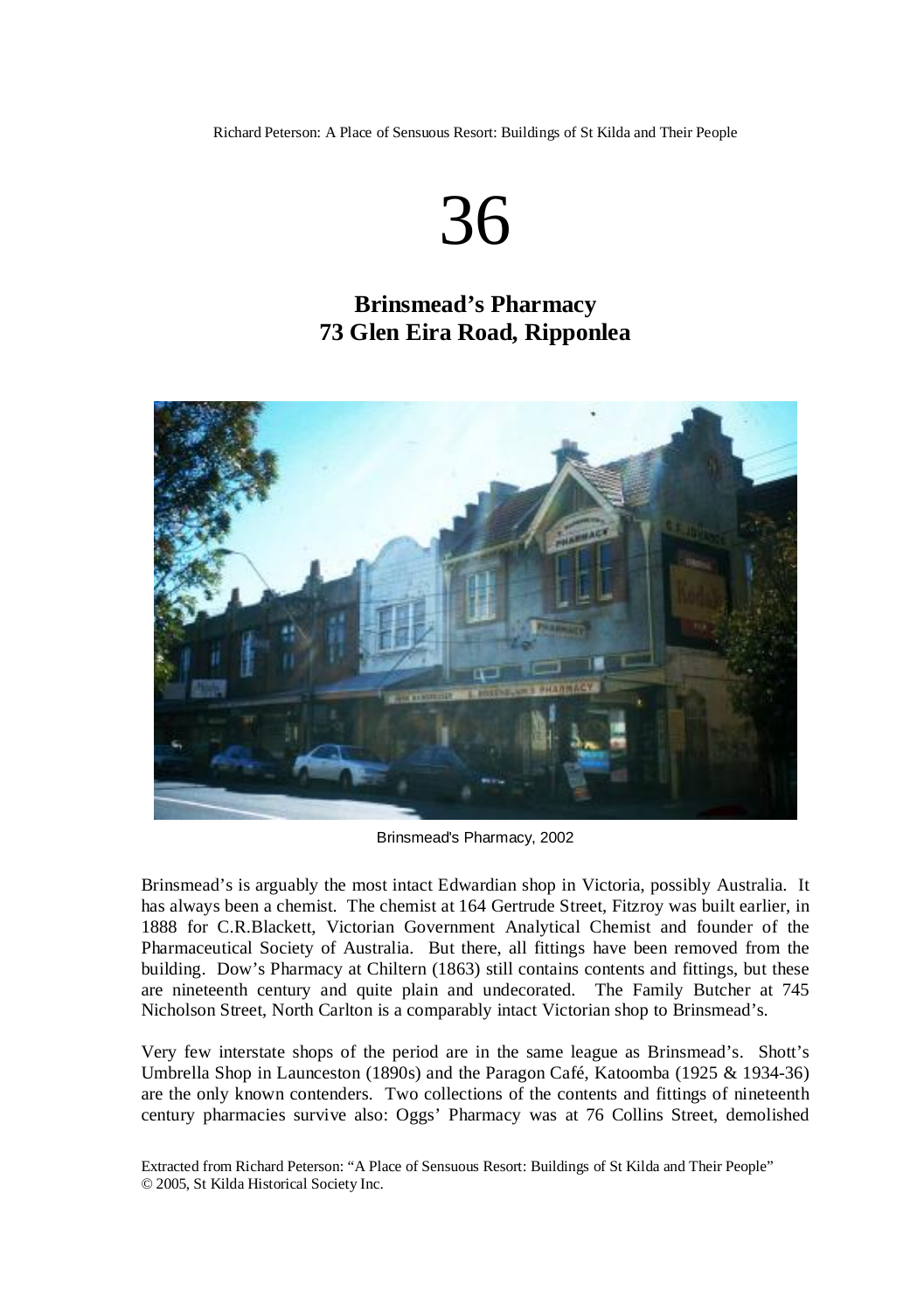when Nauru House was built in 1977. Its vaulted cast-iron canopy, which extended to the kerb was saved and relocated to University House at the University of Melbourne by architect Robin Boyd and its collection said to be in storage at The Museum of Victoria. (The Ogg's business is now at 189 Toorak Road, South Yarra). The Department of Pharmacology at the University of Melbourne also contains the interior and contents of an historic pharmacy, accessible to the public.

There has never been a Brinsmead connected with Brinsmead's Pharmacy. The Brinsmead family had operated pharmacies in St Kilda and Caulfield at least from the 1880s. James Brinsmead opened a pharmacy, two doors from the Glen Eira railway gates in 1913. He closed it when the present building was completed. However, it reopened as Appel's Pharmacy, also extant, on the corner of Glen Eira Road and Hotham Streets. Frederick Damyon purchased the Brinsmead business (and presumably, its name) and built Brinsmead's, and its smaller neighbouring shop in 1918. Perhaps he decided to trade under the Brinsmead name because it was so well known and regarded. It is embossed on a bronze panel, part of the original design.

Next door was leased to Eileen Finch, pastry cook, but the year after, by Alice Giddy, confectioner. By 1928, Damyon owned other chemist shops in St Kilda and leased Brinsmead's to other pharmacists, firstly, to Joseph Lakeland and in the early 1930s to Samuel Park. By then, Damyon was comfortably ensconced, riding out the great Depression years at Mt Macedon. In 1938, he leased Brinsmead's to the newly graduated young pharmacist who had helped fund his university degree by working evenings at the shop as a delivery boy. His name was Campbell Fraser Johnson. With £50 saved from his 21st birthday and a loan from pharmaceutical wholesalers, Johnson began his business. He remembered those days when pills were made by hand and a chemist was on call over 24 hours. In the first night of his new business, he was called out five times between 9.00pm and 5.30 am. During World II he supplemented income from the shop, by operating a mobile dispensary around the Port of Melbourne's wharves. He lived in the residence upstairs.

A hand lotion first formulated in the 1920s was still manufactured at Brinsmead's 60 years later. Mr Johnson had still retained customers from 1938, 50 years later. Staff had been equally loyal. Helen Felder stayed for 25 years. One day she worked until 4.30pm and went off to have a baby at 8pm, Mr Campell recalled. He was a national yachting judge for the Victorian Yachting Council and member of Brighton Road Primary School Council for 23 years.

In 1955-56, Mr Johnson purchased the property. By then next door was Alexander Reid, hairdresser. In April 1997, Sally Johnson, his daughter decided to sell the property, for only the second time in its 80 years.

The architect of this striking pair of Edwardian shops was Sydney Smith & Ogg. This firm is important as architect for the Victoria Brewery and for many hotels around Melbourne and also for State Savings Banks of Victoria, often in association with brilliant designer

Extracted from Richard Peterson: "A Place of Sensuous Resort: Buildings of St Kilda and Their People" © 2005, St Kilda Historical Society Inc.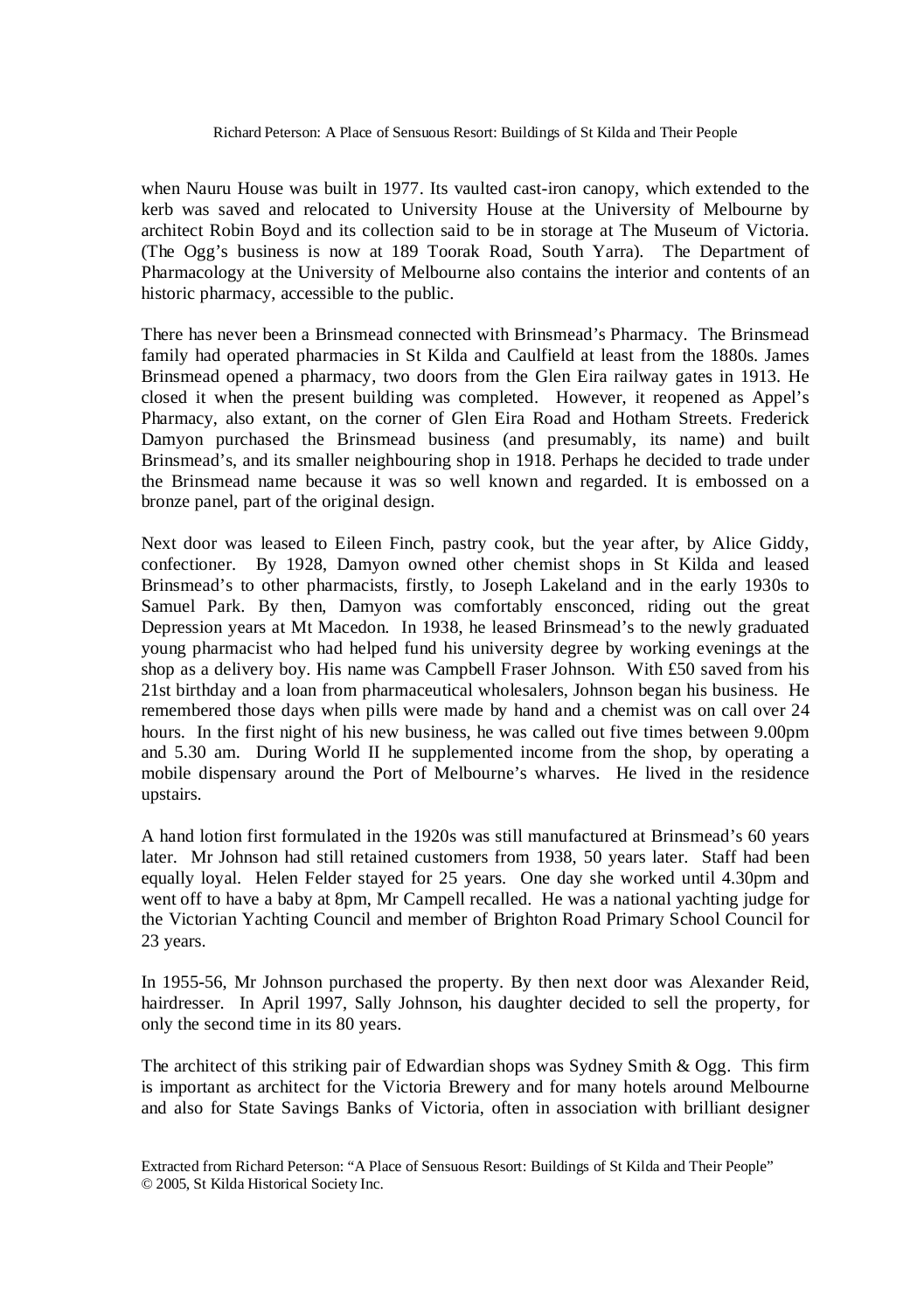Robert Haddon. Sydney Smith (Senior) is known to have designed 48 houses, commercial and municipal buildings between 1859-74. He died in 1886. His son of the same name (1868-1933) is known to have designed 35 buildings (1888-1934). Sydney Smith and Ogg designed 89 houses, banks and commercial buildings (1889-1908) and as Sydney Smith, Ogg and Serpell (1910-36), 12 more buildings are known. Their twentieth century work has most eclectic influences including the English Arts-and-Crafts movement, Art Nouveau and creative Classicism, with a particular interest in craftsmanship and new materials. Brinsmead's is a very fine and spectacular example.

Note the old Kodak painted hoarding sign on the external wall and others over the front first floor windows. Old signs are relatively rare survivals. The shop-fitters who created Brinsmead's shopfront and interior were Thomas Duff & Bros. Their nameplate survives on the window frame. There are bronze display cases, two brass lamps, and integral to the shopfront with magical leadlight domes over the symmetrical doors. The doors and interior joinery in oak are very fine and the concave fronted bank of druggist drawers is a *tour-deforce* of the joiner's art, with a further elliptical leadlight dome overhead. As virtuosic Edwardian shopfitting, Brinsmead's compares well with English examples of the period. The builders were Queever.

Messrs Thos Duff & Bros Shop Fitters, Show Case Makers, Shop Front Builders and Contractors operated from 225-227 Russell Street, Melbourne, with a factory behind in Heffernan Lane. Thomas Duff left C. Beecham & Co after 20 years with brothers John and Charles. Within a year they had purchased their former employer's business to become the largest in the industry in Victoria with twenty employees. They were known for the 'elegance of design and finish' with orders from all states and New Zealand. Thomas managed, John manufactured and Charles maintained the machines. Their virtuosity continues to grace Glen Eira Road.

## **References**

Bick, David & Wilson Sayer Core Pty Ltd. *St Kilda Study Area 2.* (Undated). pp 176-179.

City of St Kilda. Building Permit Records. No. 3640. Includes the original architectural drawings.

City of St Kilda Ratebooks: 8,157; 8, 440; 8, 441; 8, 649; 4, 028; 10, 656; 11,753; 15,126; 15,127 & 15,290. The address was re-numbered from no.105 to 73 in 1926.

Dan, Horace & Willmolt, E.C. Morgan. *English Shop-Fronts; Old and New.* London 1907.

Heritage Victoria. Victorian Heritage Register No H725.

Lewis, Miles *(Architects' Index) Architectural Survey. Final Report.* University of Melbourne. November 1977. p91.

Kellaway, Dr Carlotta. Research Notes. 17 July 1975 (Source of ratebook research). National Trust of Australia (Victoria).

Extracted from Richard Peterson: "A Place of Sensuous Resort: Buildings of St Kilda and Their People" © 2005, St Kilda Historical Society Inc.